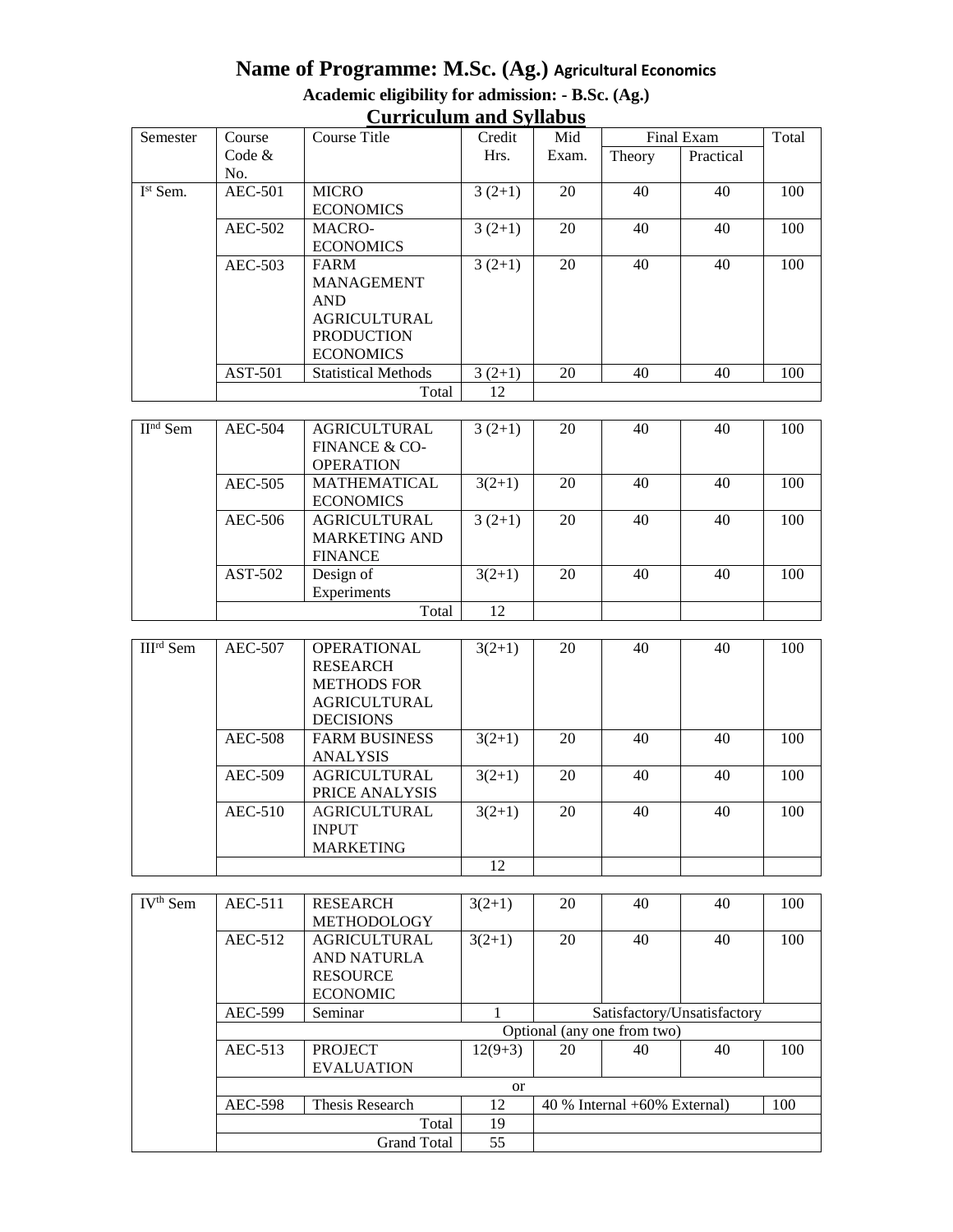## **M.Sc. Ag .Agril. Economics**

## **Ist Semester**

## **AEC : 6441 MICRO ECONOMICS**

**(Credit Hours: 2+1 = 3) (MARKS: MID 20 + THE 40 + PRA. 40 = 100)** 

Nature and scope of Micro-economics. Theory of consumer behaviourutility analysis, indifference curve analysis, the slustky theorum and revealed preference theory. Elasticity of demand and shift in demand. Theory of. profit and sales maximization, single and multiple product firms, joint product, production functions, cost function, demand for factors of production, derivation of supply function. Market equilibrium and price determination, price and output determination under perfect competition." monopoly and monopolistic competition. Price discrimination, Oligopolistic interdependence and linked mand curve, doupoly, bilateral monopolv, n10nopsony.

**Practical:** Related to the Course

## **AEC: 6442 MACRO-ECONOMICS**

**(Credit Hours: 2+1 = 3) (MARKS: MID 20 + THE 40 + PRA. 40 = 100)** 

Nature and significance of macro-economics, micro-macro relationship, national product, national income and national expenditure, conceptual difficulties in estimation of national income. sector account, social accounts.

Classical theory of the employment, say's Law, Keynesian theory of employment and income, consumption function, average and marginal propensity to consume, propensity to save, post Keynesian development regarding consumption function, pi go effect, the multiplier, factors affecting consumption.

Investment factors affecting investments, marginal efficiency of capital and interest rate, acceleration principle and super multiplier, demand and supply of money, general equilibrium of the product and money markets. Monetary and fiscal policies. Effect of taxation on price and output decision and game theory:

**Practical:** Related to the Course

# **AEC 6443: FARM MANAGEMENT AND AGRICULTURAL PRODUCTION ECONOMICS**

**(Credit Hours: 2+1 = 3) (MARKS: MID 20 + THE 40 + PRA. 40 = 100)** 

Nature and scope of agricultural production economic vis-avis- farm management. Relative importance of farm production economics and farm management, in developed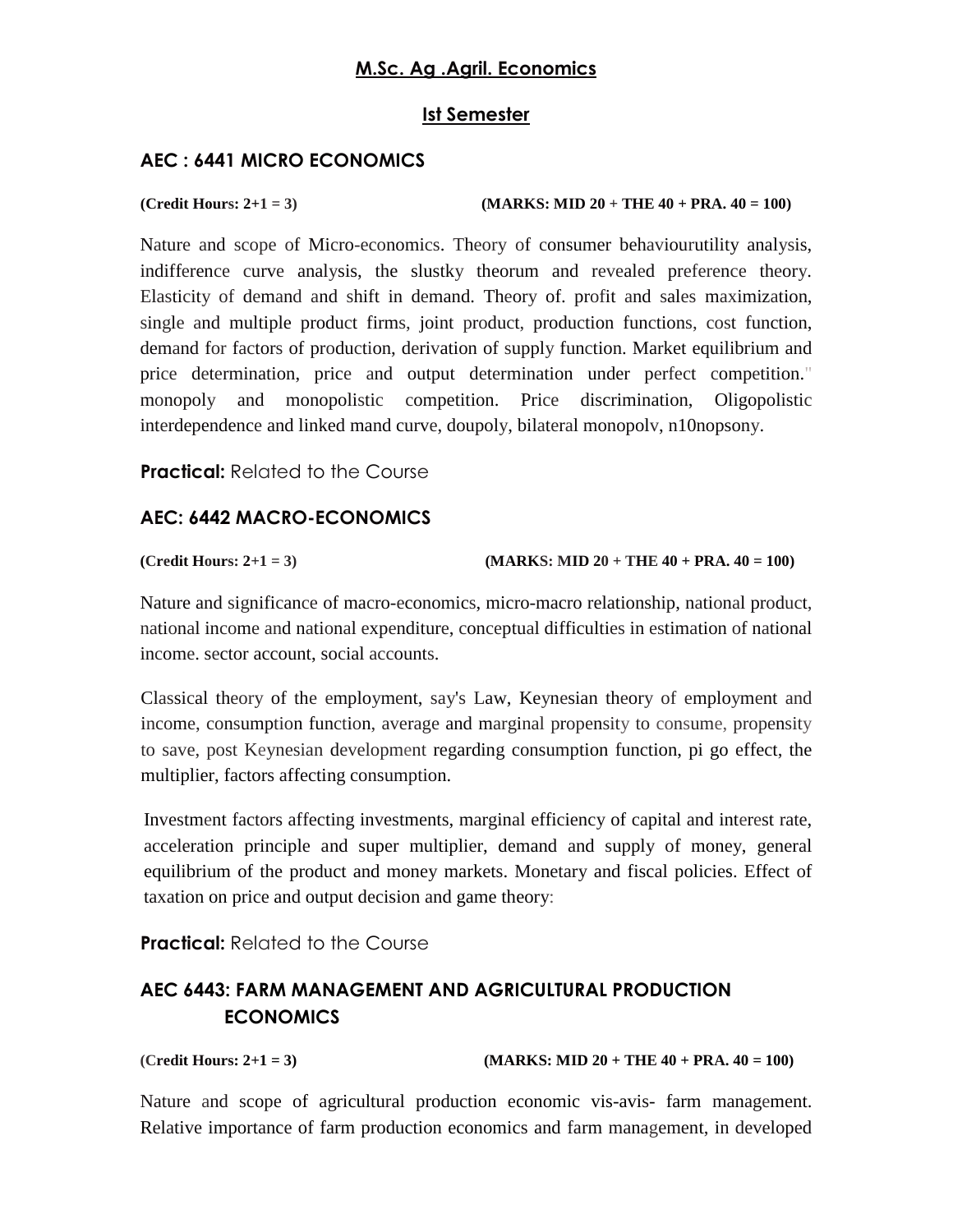and developing countries. Basic production relationship. Criteria of economic efficiency, production function analysis, production function models and their economic application.

Tools and technique in farm decision making. Farm planning and budgeting. Linear programming risk and uncertainty.

**Practical:** Related to the Course

## **IInd Semester**

## **AEC 6445: AGRICULTURAL FINANCE & CO-OPERATION**

**(Credit Hours: 2+1 = 3) (MARKS: MID 20 + THE 40 + PRA. 40 = 100)** 

Capital in agriculture, its classification and sources, credit-essential features of credit its classification, sources of finance, institutional and private comparative merits and demerits. Principles of finance 3 RS. and 3Cs of credit. Capital hudgeting and rationing.

Co-operation, its classification and principles. Cooperative bariking, its structure, working and management procedure of financing by co-operatives.

**Practical:** Related to the Course

## **AEC 6446: MATHEMATICAL ECONOMICS**

### $(Credit Hours: 2+1 = 4)$   $(MARKS: MID 20 + THE 40 + PRA. 40 = 100)$

Scope of mathematics in economic analysis role in measurement of the economic relationship. Dependent, independent exogenous, endogenous .and predetermined variables, how these are defined in given economic situations, functions their properties and economic interpretations. The concept and rules of derivative applied to various functions, integral calculus, and its use in demand, consumption and cost analysis, techniques of optimization with and without constraints and their application in economics.

## **Practical: Related to the Course**

## **AEC 6447: AGRICULTURAL MARKETING AND FINANCE**

**(Credit Hours: 2+1 = 3) (MARKS: MID 20 + THE 40 + PRA. 40 = 100)** 

Structure, conduct and performance of agricultural product markets, analysis of institutional arrangement viz. corporations, boards, C0111111ission is, federations, etc.

Price fixation demand for and supply of products. Public Policies Models: underline the behaviour of agricultural product prices. Stores and buffer stocks, price discrimination.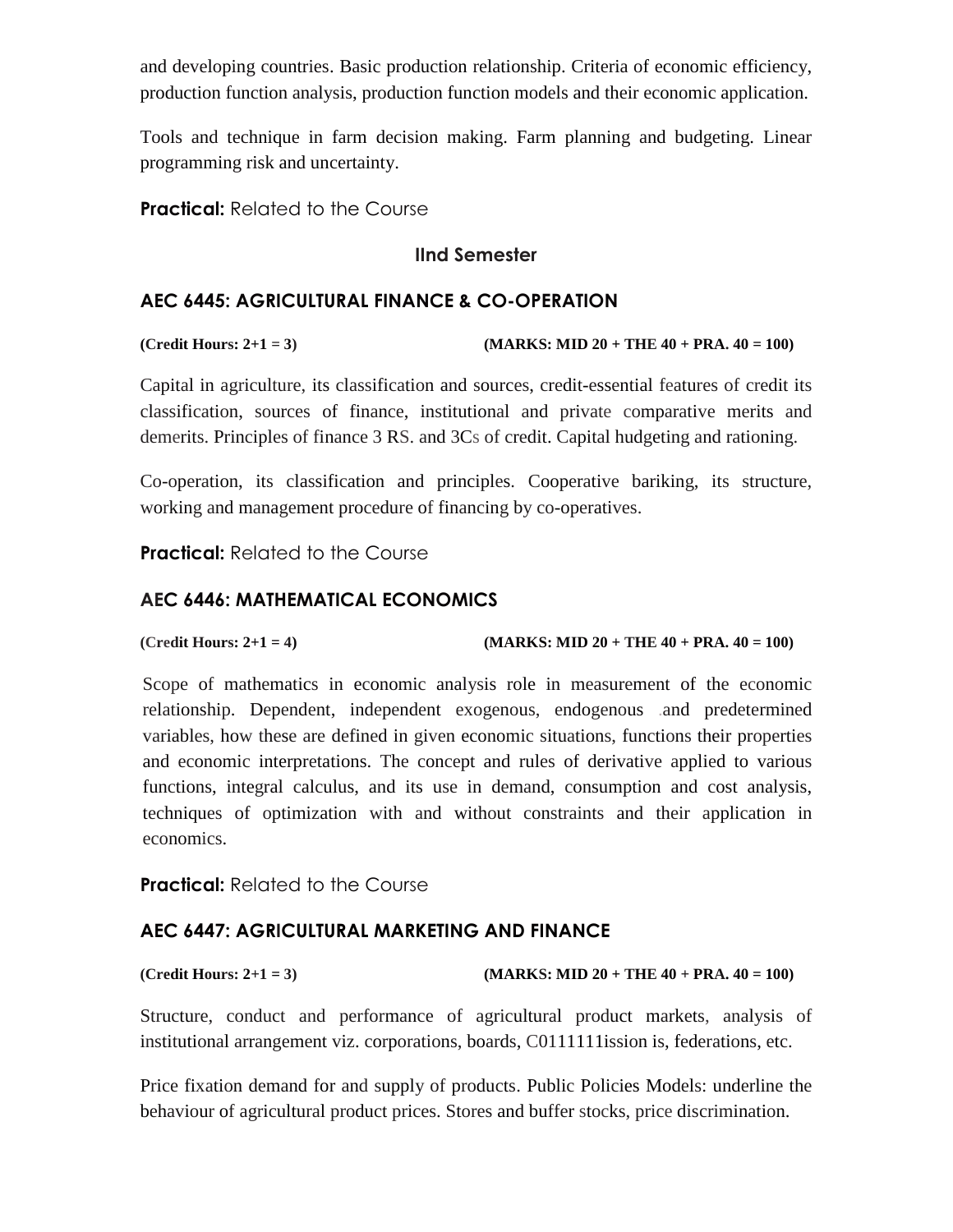## **IIIrd Semester**

# **AEC 7441: OPERATIONAL RESEARCH METHODS FOR AGRICULTURAL DECISIONS**

### $($ Credit Hours:  $2+1 = 3)$   $(MARKS: MID 20 + THE 40 + PRA. 40 = 100)$

Nature, scope and subject matter of operational research. Linear programming-problem formulation, graphical solution, simplex method, degeneracy. Problem duality, variable price programming, variable resource programming, dynamic programming, recursive equation approach multi-objective programming. Transportation type problems, replacement problem, simulation model. Montecarlo technique inventory models. Assignment problem.

**Practical:** Related to the Course

## **AEC 7442: FARM BUSINESS ANALYSIS**

**(Credit Hours: 2+1 = 3) (MARKS: MID 20 + THE 40 + PRA. 40 = 100)** 

Farm accountancy, objective of farm records and accounts, systems of accounting, types of records and accounts financial account for total farm business i analysis, enterprise accounts. Analysis of farm records, inventory, balance sheets, income accounts, expense accounts, home consumption etc. Efficiency measures for different' types of farms.

**Practical:** Related to the Course

## **AEC 7443: AGRICULTURAL PRICE ANALYSIS**

**(Credit Hours: 2+1 = 3) (MARKS: MID 20 + THE 40 + PRA. 40 = 100)**

Concept of price interrelationship between price and production, nature of supply and demand of agricultural products, Types and reasons for price movement, trend-seasonal, cyclic and 'irregular change in general price level and their effect on agriculture, relationship of farm, wholesale and retail prices, price stabilization and price support, parity price, terms of trade.

**Practical:** Related to the Course

## **AEC 7444: AGRICULTURAL INPUT MARKETING**

**(Credit Hours: 2+1 = 3) (MARKS: MID 20 + THE 40 + PRA.40 = 100)** 

Significance of Structure, conduct and performance of agricultural input market input marketing. distribution channels and retailing of farm inputs, market services and quality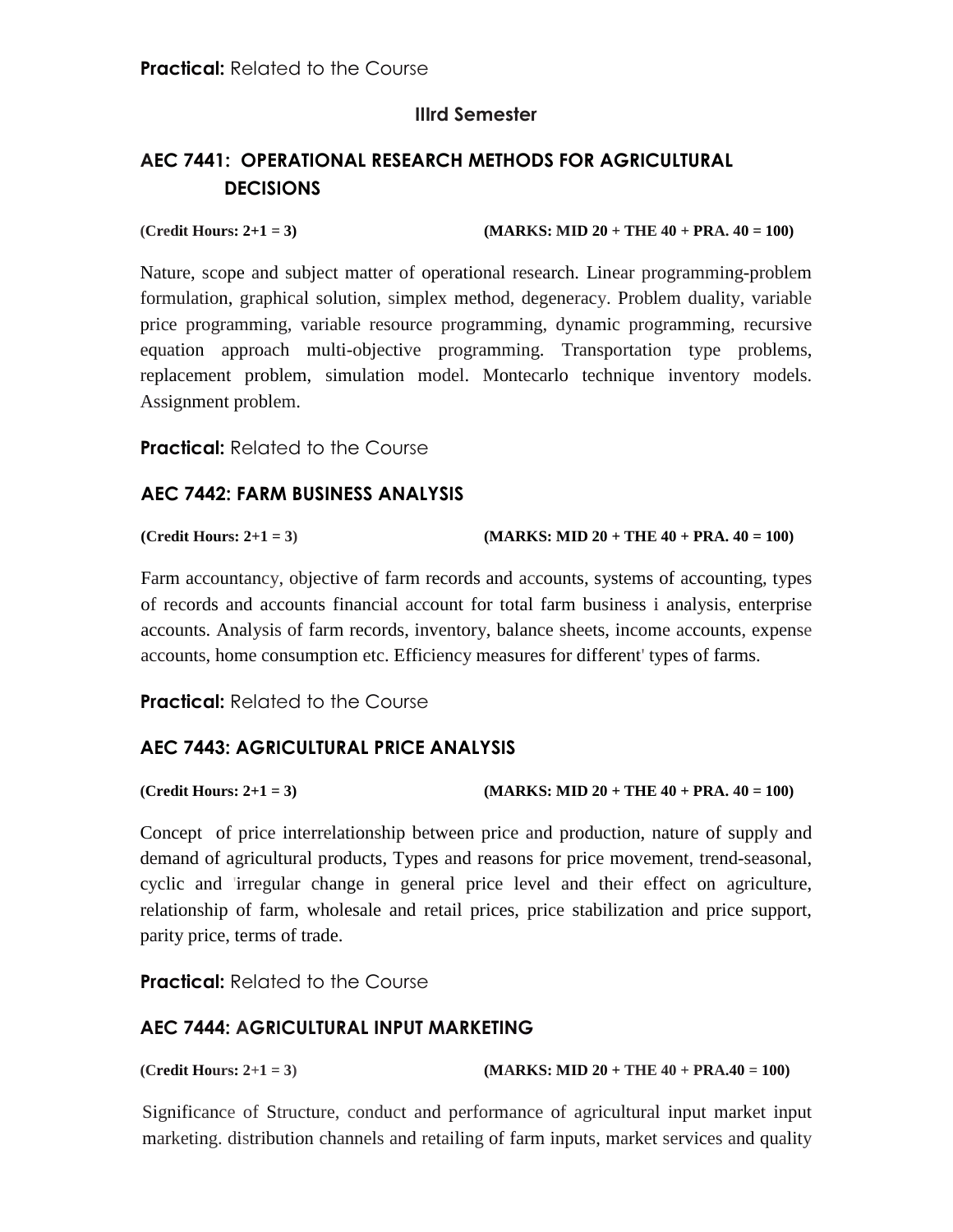control, sales management and dealer's network, co-operative marketing of farm inputs, planning and evaluation of marketing effects, emerging problem in input marketing and suggestion for improvement.

**Practical:** Related to the Course

## **IVth Semester**

## **AEC 7445: RESEARCH METHODOLOGY**

**(Credit Hours: 2+1 = 3) (MARKS: MID 20 + THE 40 + PRA. 40 = 100)** 

Nature and scope of social sciences and research, the initiation of an inquiry, formulation of re search problems and hypothesis, role of induction and deduction in research, models and methods in agricultural economics, collection, analysis and interpretation of data and presentation and use of research results. Sampling methods.

**Practical:** Related to the Course

## **AEC7446: AGRICULTURAL AND NATURLA RESOURCE ECONOMIC**

**(Credit Hours: 2+1 = 3) (MARKS: MID 20 + THE 40 + PRA. 40 = 100)** 

Role and importance of agriculture in Indian economy. Agricultural growth and population. Impact of agricultural development on capital forrnation. Agriculture in relation to five years pIEU1S. Agricultural development prograrnlnes and their progress. Concept of agricultural labour- and measures to improve their efficiency. Land and water re source -qualitative and quantitative features, land use pattern irrigation water resource and its impact on sustainable agriculture. Agriculture production pattern. System of farming. Animal source and there role in national economy

**Practical: Related to the Course** 

## **AEC 7447: PROJECT EVALUATION**

**(Credit Hours: 2+1 = 3) (MARKS: MID 20 + THE 40 + PRA. 40 = 100)** 

Need of project evaluation, private project evaluation alternative criteria payback period, payback reciprocal, net present value and rate of return criteria. Public project analysis, alternative criteria-net present value. Internal rate of social return and social cost and benefit/cost criteria, comparison between benefit cost ratio criterion and internal rate of social return criterion. Manipulation alternative criteria for marketing adjustment for risk and uncertainty, sensitivity analysis. Evaluation of public project - case studies of different project

**Practical: Related to the Course**